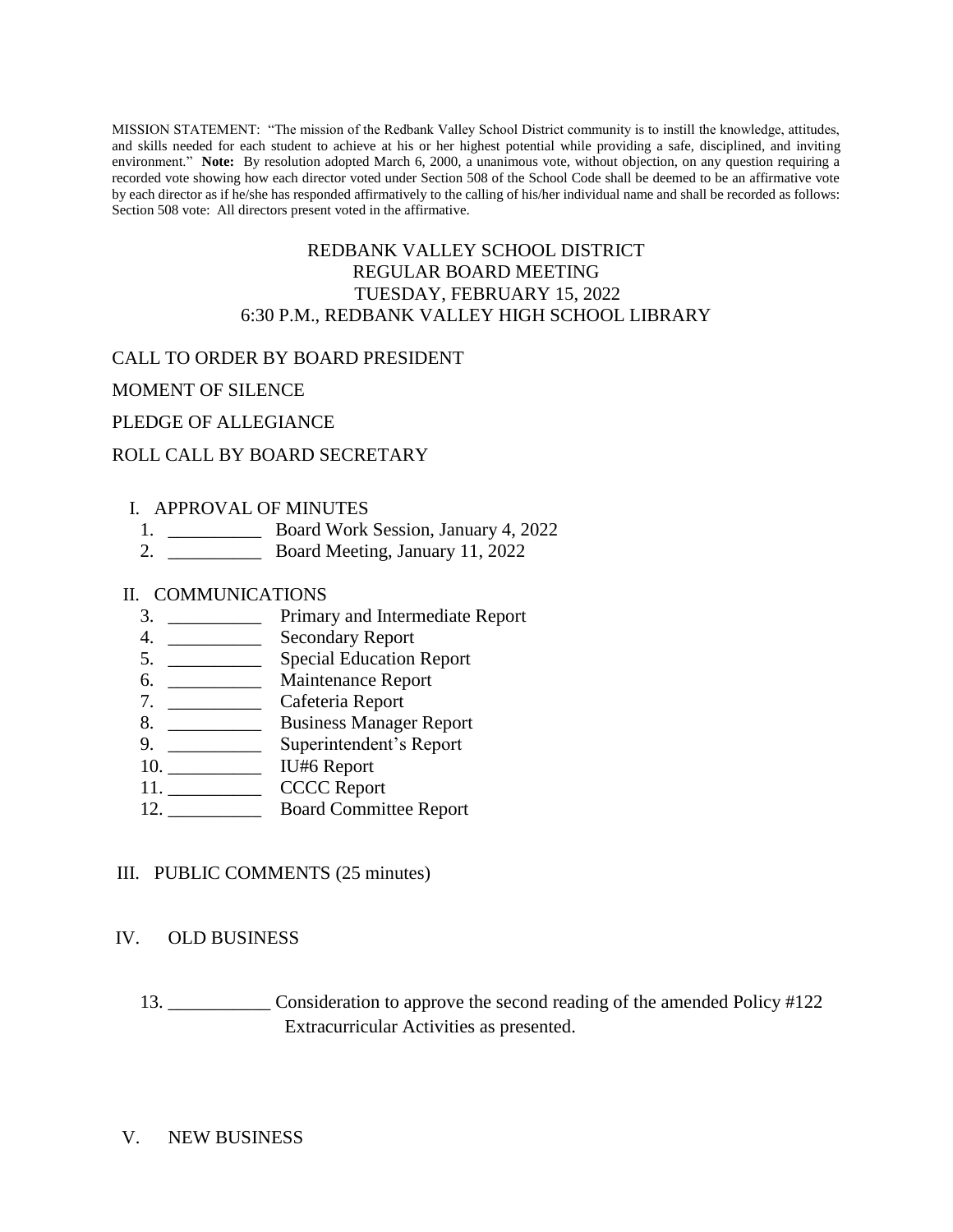- 14.\_\_\_\_\_\_\_\_\_\_ Consideration to approve a chorus and band field trip to Nashville, TN 4/21/22- 4/24/22. 15.\_\_\_\_\_\_\_\_\_\_ Consideration to approve the 2022-2023 school calendar as presented. 16. \_\_\_\_\_\_\_\_\_\_ Consideration to approve the submission of requested for exceptions for retirement, special education and debt services as per PDE timeline. 17.\_\_\_\_\_\_\_\_\_\_\_ Consideration to approve the purchase of a new tractor through the bidding process. Allocation from the General Fund.
- 18.\_\_\_\_\_\_\_\_\_\_\_ Consideration to approve the purchase of a plow truck through the bidding process. Allocation from the Contingency Fund.
- 19. \_\_\_\_\_\_\_\_\_\_\_ Consideration to contract with American Leak Detection to determine the cause of the sinking of the Primary School building.

# VI. FINANCIAL MATTERS

- 20. Consideration to approve January 2022 Treasurers Report.
- 21. \_\_\_\_\_\_\_\_\_\_\_ Consideration to approve January 2022 General Fund expenditures in the amount of **\$ 1,517,134.49.**
- 22.\_\_\_\_\_\_\_\_\_\_\_ Consideration to approve January 2022 Cafeteria Fund Expenditures in the amount of **\$ 25,850.22.**
- 23. \_\_\_\_\_\_\_\_\_\_ Consideration to approve January 2022 Budgetary Transfers.
- 24. \_\_\_\_\_\_\_\_\_\_\_ Consideration to approve quarterly 2021 Redbank Valley High School Activities Fund Report, as presented.

# VII. PERSONNEL

- 25. \_\_\_\_\_\_\_\_\_\_ Consideration to rescind the offer for a school psychologist approved at the January meeting.
- 26. \_\_\_\_\_\_\_\_\_\_ Consideration to approve the resignation of William Weaver as Assistant Varsity Girls Track Coach effective 1/30/2022.
- 27. \_\_\_\_\_\_\_\_\_\_ Consideration to hire Barbara Sayers as greenhouse aide not to exceed 390 hours at a rate of \$7.31/hr. for a total cost of **\$ 4,007.83.**